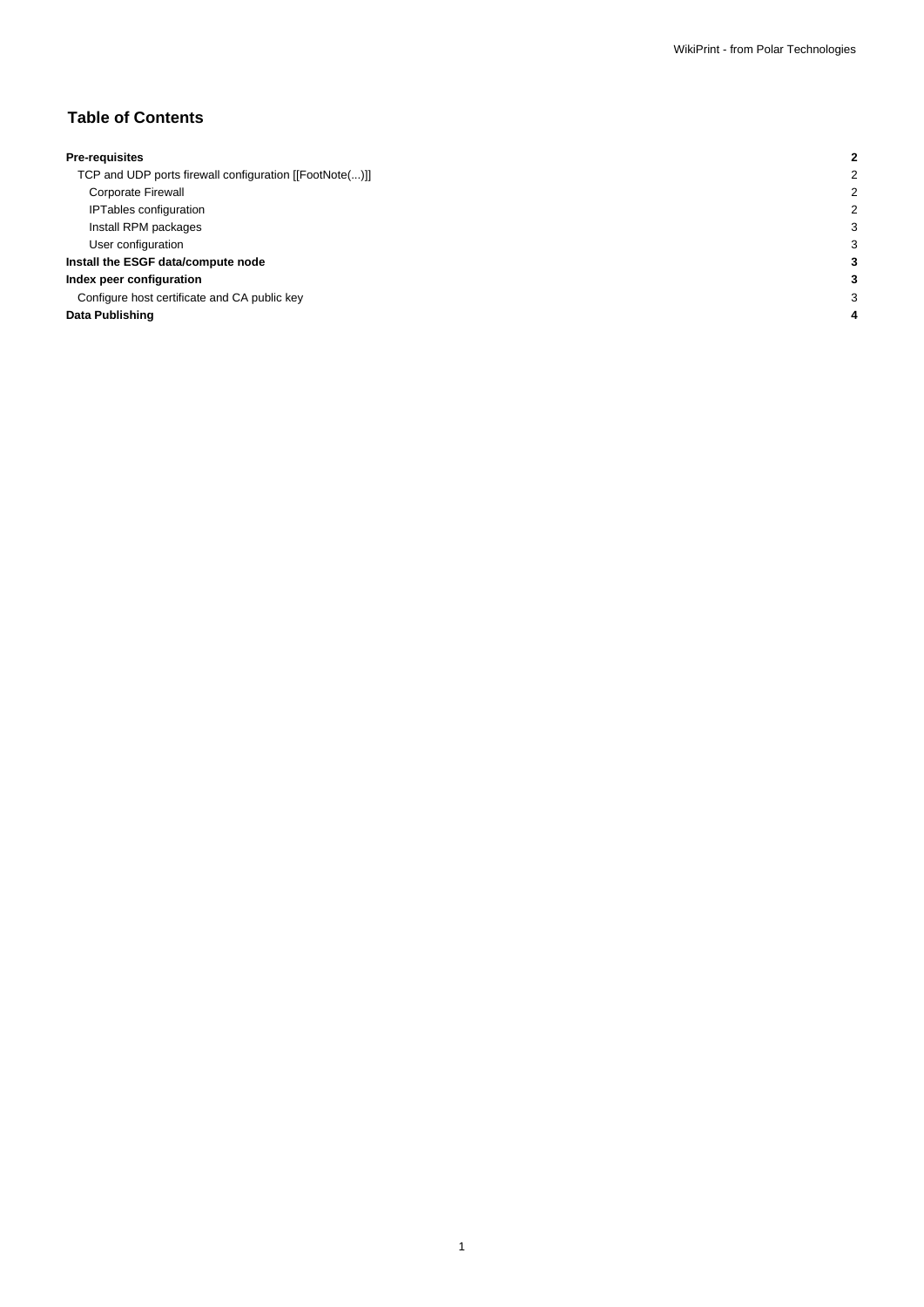This installation guide will provide instructions about how to install an ESGF data/compute node. For instance, the VM should have 1 core 2GB of RAM memory and 20GB of Hard Disk.

For the installation process it is highly recommendable to provide more than 1 core

# **Pre-requisites**

## **TCP and UDP ports firewall configuration [[FootNote(...)]]**

## **Corporate Firewall**

| Port              | <b>Direction</b> | <b>Type</b> | <b>Application</b>   | <b>Description</b>                                                                                                                                                     |
|-------------------|------------------|-------------|----------------------|------------------------------------------------------------------------------------------------------------------------------------------------------------------------|
| 80                | in               | tcp         | Tomcat               | Web server access                                                                                                                                                      |
| 443               | in               | tcp         | Tomcat               | SSL - Secure Web Server<br>Access.                                                                                                                                     |
| 5432              | in               | tcp         | Postgres             | Postgres Access. (not<br>external: by default bound<br><b>ONLY TO LOCAL</b><br><b>INTERFACE)</b>                                                                       |
| 2811              | in               | tcp         | GridFTP              | user-configured GridFTP<br>Server control channel                                                                                                                      |
| $(60000 - 61000)$ | in/out           | tcp         | GridFTP              | user-configured GridFTP Server<br>data channel (or as defined in<br>the global variable<br>GLOBUS_TCP_PORT_RANGE)                                                      |
| 2812              | in               | tcp         | GridFTP              | <b>BDM-configured GridFTP</b><br>Server control channel. May<br>run together with the<br>user-configured one though<br>not recommended - system<br>resource intensive! |
| $(60000 - 61000)$ | in/out           | tcp         | GridFTP              | <b>BDM-configured GridFTP</b><br>Server data channel. May<br>run together with the<br>user-configured one though<br>not recommended - system<br>resource intensive!    |
| 7512              | out              | tcp         | MyProxy              | MyProxy client access to the<br>certificate repository                                                                                                                 |
| 8984              |                  | tcp         | esgf-search (Tomcat) | local connection to the Solr<br>master instance (not<br>external!)                                                                                                     |
| 8983              | in/out           | tcp         | esgf-search (Tomcat) | Connection to remotes Solr<br>slave instance. Used in<br>distributed search (shard).                                                                                   |
| 80                | out              | tcp         | esg-publisher        | Local connection to<br>THREDDS server (e.g., to<br>check catalogs) and other<br>nodes (node-manager)                                                                   |
| 443               | out              | tcp         | esg-publisher        | Local secure connection to<br>THREDDS server (e.g., to<br>restart the application) and<br>to the idp                                                                   |

**IPTables configuration**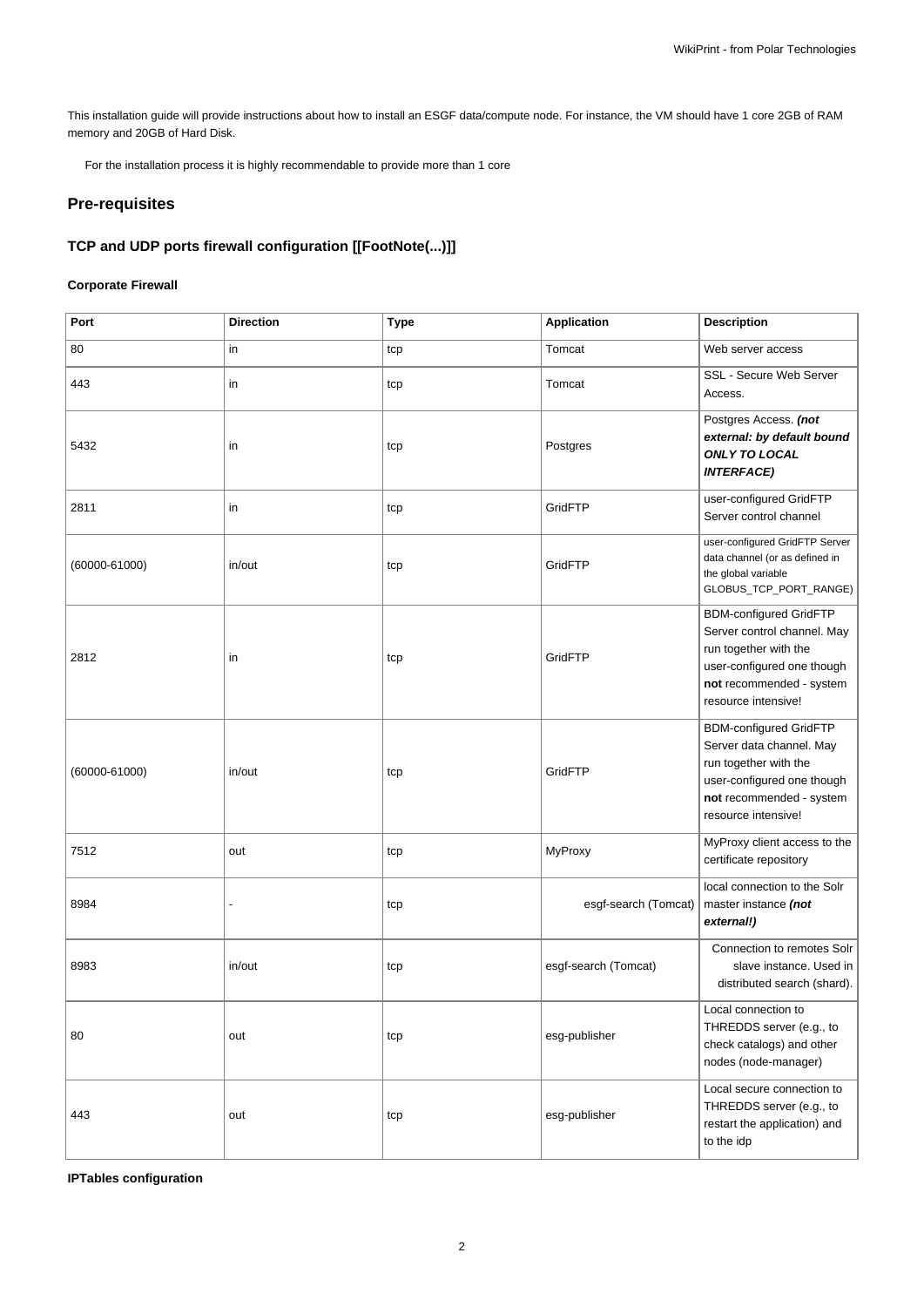Add these rules to the IPTables configuration file, i.e. /etc/sysconfig/iptables

```
-A INPUT -m state --state NEW -m tcp -p tcp --dport 22 -j ACCEPT
-A INPUT -m state --state NEW -m tcp -p tcp --dport 80 -j ACCEPT
-A INPUT -m state --state NEW -m tcp -p tcp --dport 443 -j ACCEPT
-A INPUT -m state --state NEW -m tcp -p tcp --dport 2811 -j ACCEPT
-A INPUT -m state --state NEW -m tcp -p tcp --dport 2812 -j ACCEPT
-A INPUT -m state --state NEW -m tcp -p tcp --dport 8984 -j ACCEPT
-A INPUT -m state --state NEW -m tcp -p tcp --dport 8983 -j ACCEPT
-A INPUT -m state --state NEW -m tcp -p tcp --dport 60000:61000 -j ACCEPT
```
and restart IPTables services

```
$ services iptables restart
```
#### **Install RPM packages**

Install the sourceforge RPM repository for the \*ExtUtils\* packages:

```
$ rpm -i -U -h http://dag.wieers.com/packages/rpmforge-release/rpmforge-release-0.3.6-1.el4.rf.x86_64.rpm
```
And now the ESGF required RPM packages

```
$ yum install autoconf automake bison file flex gcc gcc-c++ gettext-devel libtool libuuid-devel libxml2 libxml2-devel libx
```
Please make sure that the ntp package is installed: \$ yum install ntp

#### **User configuration**

Add the esgf user:

```
$ adduser esgf
...
$ passwd esgf
...
```
configure esgf user with sudoers privileges. Add the following line to /etc/sudoers

esgf ALL=(ALL) ALL

#### **Install the ESGF data/compute node**

As reference guide the instructions used has been provided by  $\text{IPSL}^1$ .

```
$ cd /usr/local/bin
$ wget -O esg-bootstrap http://198.128.245.140/dist/esgf-installer/esg-bootstrap
$diff < (md5sum esg-bookstrap | tr -s " || cut -d " " -f 1) < (curl -s http://198.128.245.140/dist/esgf-installer/esg-book00))$ chmod 555 esg-bootstrap
$ esg-bootstrap --devel
```

```
.............
```
### **Index peer configuration**

#### **Configure host certificate and CA public key**

I think the procedure I sent in the below mail is correct but a little to technical. it might be better to use esg-node commands in order to federate: